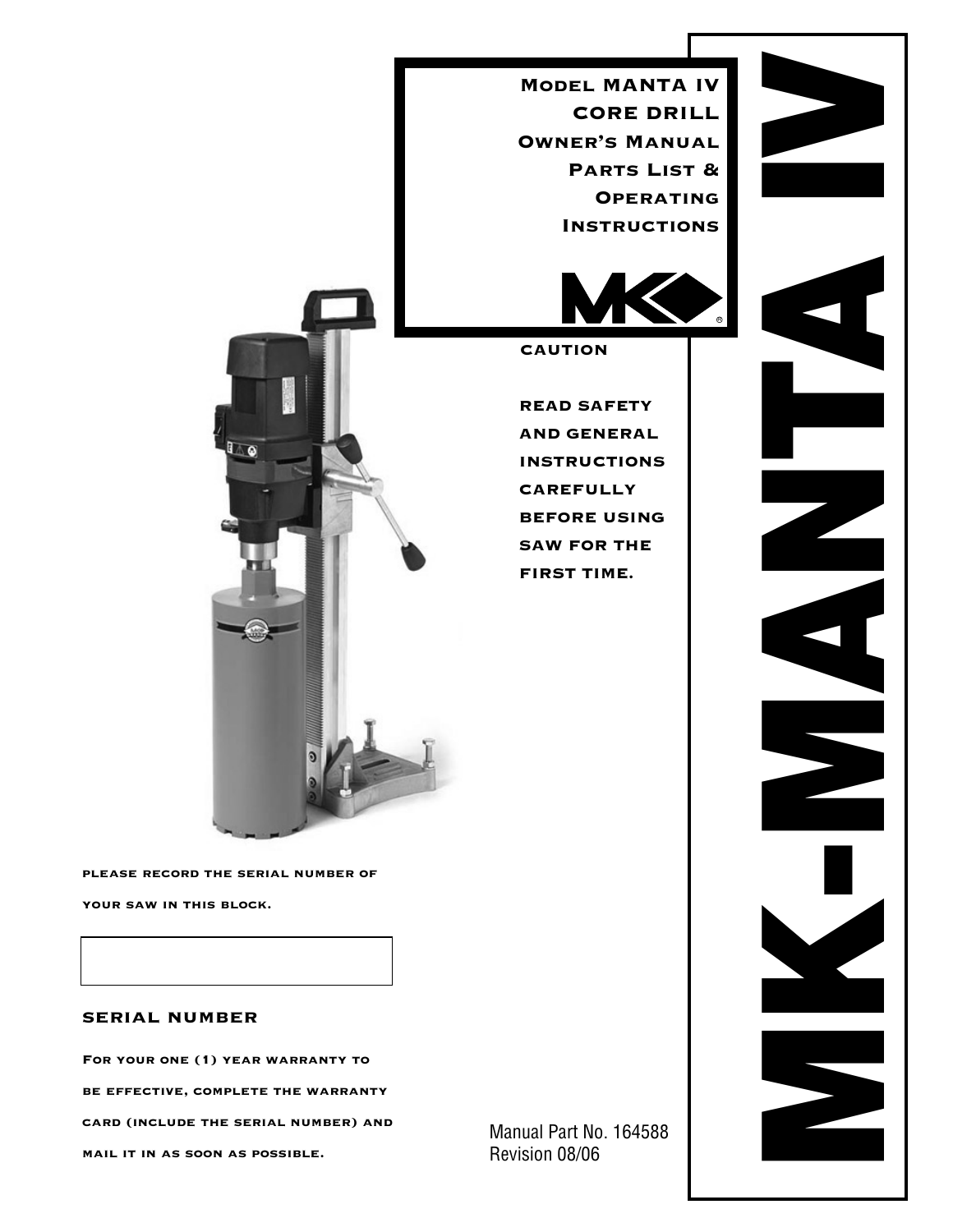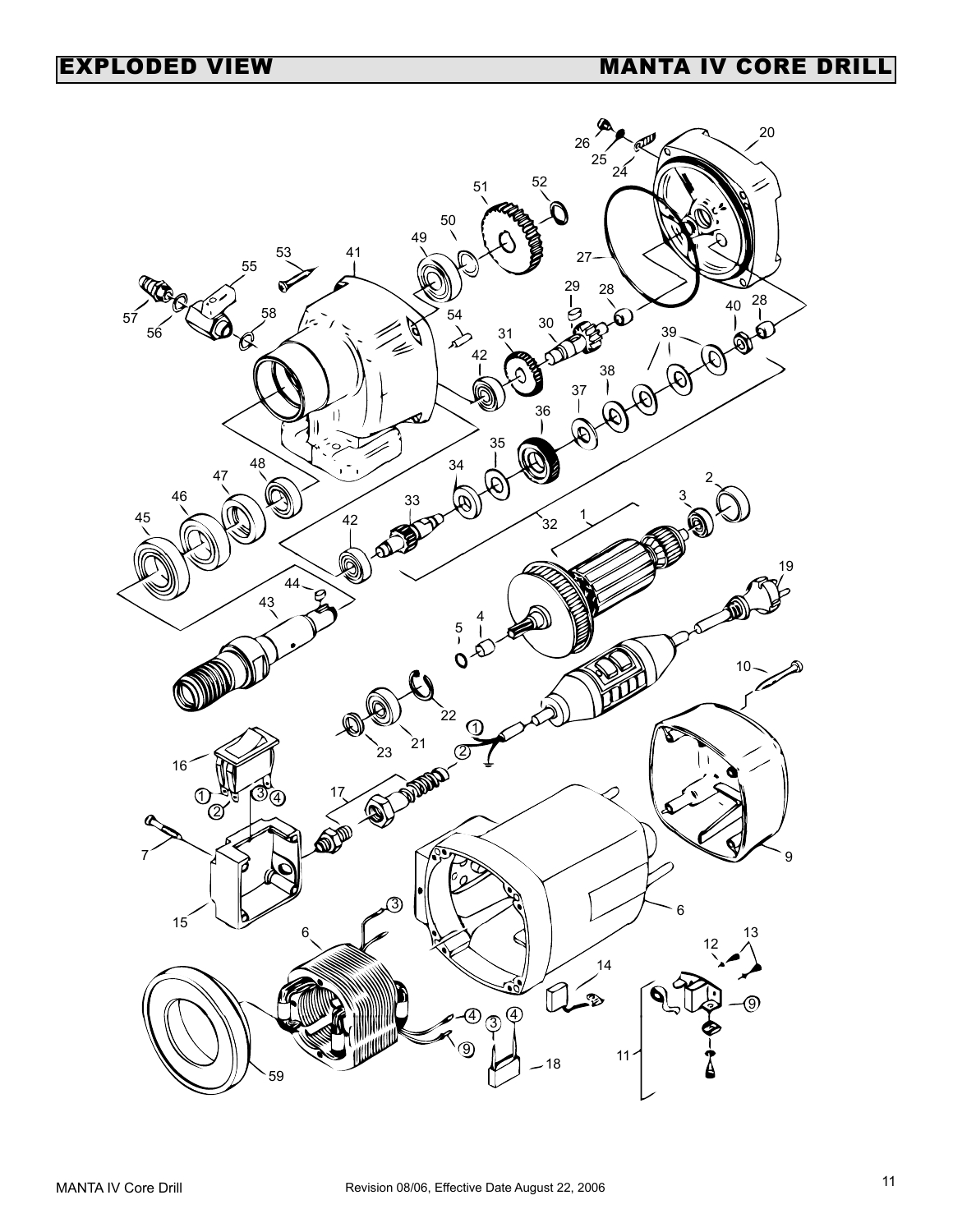## MANTA IV CORE DRILL **EXPLODED** VIEW

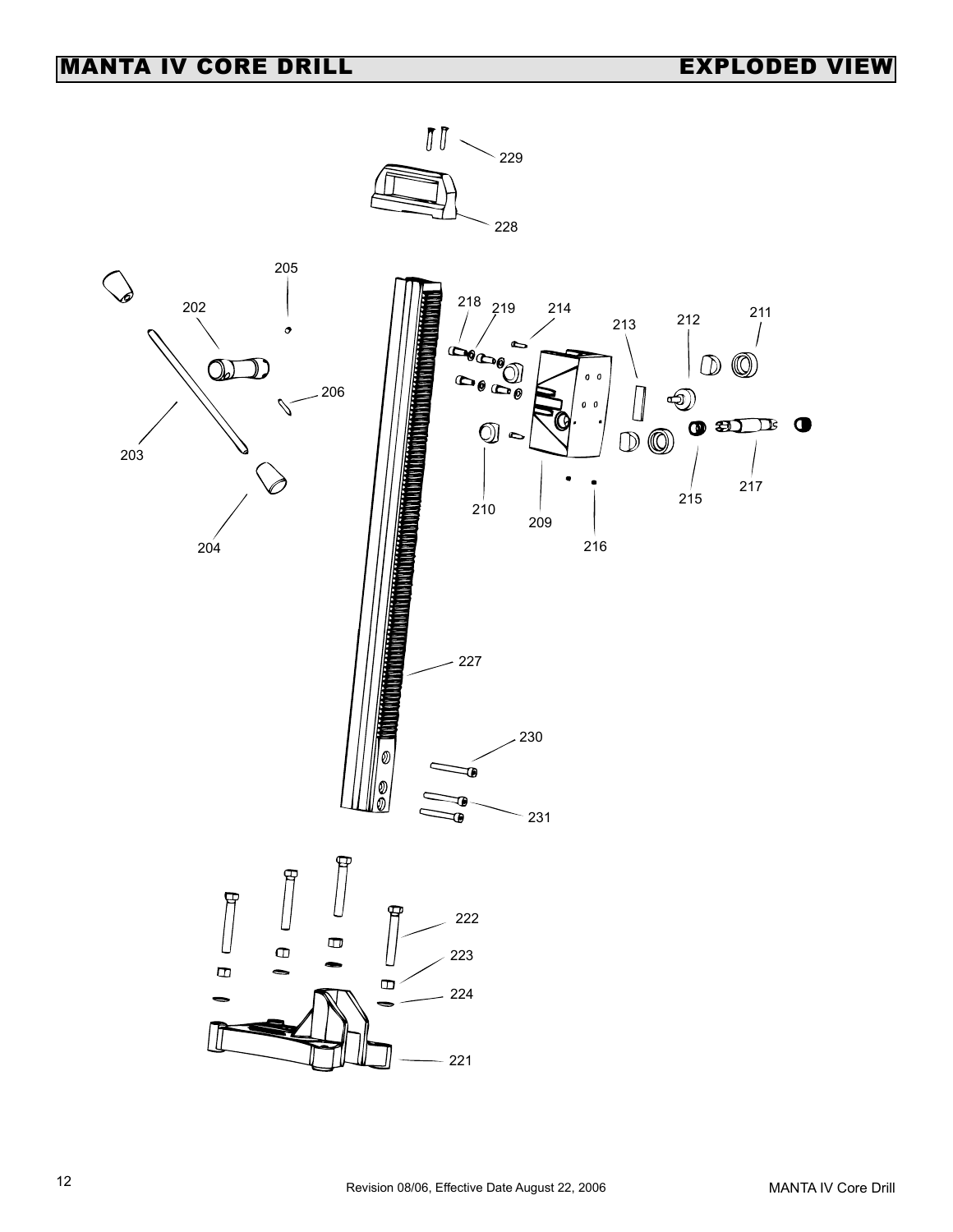## MANTA IV CORE DRILL PARTS LIST

## PARTS LIST:

| <b>INDEX</b>    | <b>DESCRIPTION</b>                       | <b>ITEM NO.</b> | MK NO. |
|-----------------|------------------------------------------|-----------------|--------|
| 1               | <b>Rotor Complete</b>                    | 73631100        | 164447 |
| $\overline{2}$  | <b>Bearing Seal</b>                      | 73320315        | 164448 |
| $\overline{3}$  | Ball Bearing See 100 579                 | 80410021        | 164449 |
| $\overline{4}$  | <b>Bearing Ring</b>                      | 80420160        | 164450 |
| $\overline{5}$  | C-Clip                                   | 80200748        | 164451 |
| 6               | Field, 110 Volt                          | 73511150        | 164452 |
| $\overline{7}$  | Screw 4.2x16                             | 80201292        | 164453 |
| $\overline{8}$  | <b>Motor Housing</b>                     | 73511200        | 164454 |
| $\overline{9}$  | Cap                                      | 80900189        | 164455 |
| 10              | Screw Replaces 050.0112                  | 80201267        | 164295 |
| 11              | Carbon Brush Holder                      | 80201199        | 164283 |
| $\overline{12}$ | Spring Disk 34                           | 80201385        | 164456 |
| 13              | Screw CM4x12                             | 80201180        | 164457 |
| 14              | Carbon Brush Replaces 8070019            | 80700040        | 160724 |
| $\overline{15}$ | Switch Box                               | 73511630        | 164458 |
| 16              | Switch, ETA                              | 80600157        | 164459 |
| 17              | <b>Cable Fitting</b>                     | 80600174        | 164460 |
| 18              | Condenser-SEE #80500014                  | 80500010        | 164479 |
| 19              | Connecting Lead, 110 Volt for EBM 250/2P | 73533262        | 164461 |
| 20              | <b>Transmission Bearing Plate</b>        | 7B334610        | 164462 |
| 21              | Bearing Replaces 80410101                | 107 832         | 164463 |
| 22              | Locking Ring                             | 80201351        | 164464 |
| 23              | <b>Shaft Seal</b>                        | 83000042        | 164465 |
| 24              | <b>Protective Grounding Connection</b>   | 80601189        | 164466 |
| 25              | Washer                                   | 80200752        | 164467 |
| 26              | Screw                                    | 80201200        | 164468 |
| 27              | O-Ring                                   | 83000092        | 164469 |
| 28              | Needle Sleeve Replaces 050.0161          | 80420110        | 164302 |
| 29              | <b>Fitting Key</b>                       | 80200600        | 164470 |
| 30              | Intermediate Shaft 2                     | 73311500        | 164471 |
| $\overline{31}$ | <b>Idler Gear</b>                        | 73311470        | 164472 |
| $\overline{32}$ | Clutch Complete                          | 7B334493        | 164473 |
| 33              | Intermediate Shaft 1                     | 7B334490        | 164474 |
| $\overline{34}$ | <b>Thrust Washer</b>                     | 7B334499        | 164475 |
| $\overline{35}$ | <b>Clutch Washer</b>                     | 73331499        | 164476 |
| $\overline{36}$ | <b>Clutch Wheel</b>                      | 7B334550        | 164477 |
| 37              | <b>Disk</b>                              | 7332L499        | 164478 |
| 38              | <b>Driving Washer</b>                    | 73331496        | 164166 |
| 39              | Spring Washer                            | 80200716        | 160338 |
| 40              | Nut, Hexagon 8m10 x 1                    | 80201007        | 164069 |
| 41              | <b>Transmission Case</b>                 | 7B334400        | 164480 |
| 42              | Bearing                                  | 80410020        | 164481 |
| 43              | Spindle                                  | 73430420        | 164482 |
| 44              | Parallel Key, Hardened                   | 73430496        | 164483 |
| 45              | Bearing                                  | 80410151        | 164484 |
| 46              | Rotary Shaft Seal                        | 83000072        | 164485 |
| 47              | Shaft Seal                               | 83000076        | 164486 |
| 48              | Rotary Shaft Seal                        | 83000162        | 164487 |
| 49              | Bearing Replaces 050.0221                | 80410130        | 164488 |
| 50              | <b>Fitting Washer</b>                    | 80200507        | 164489 |